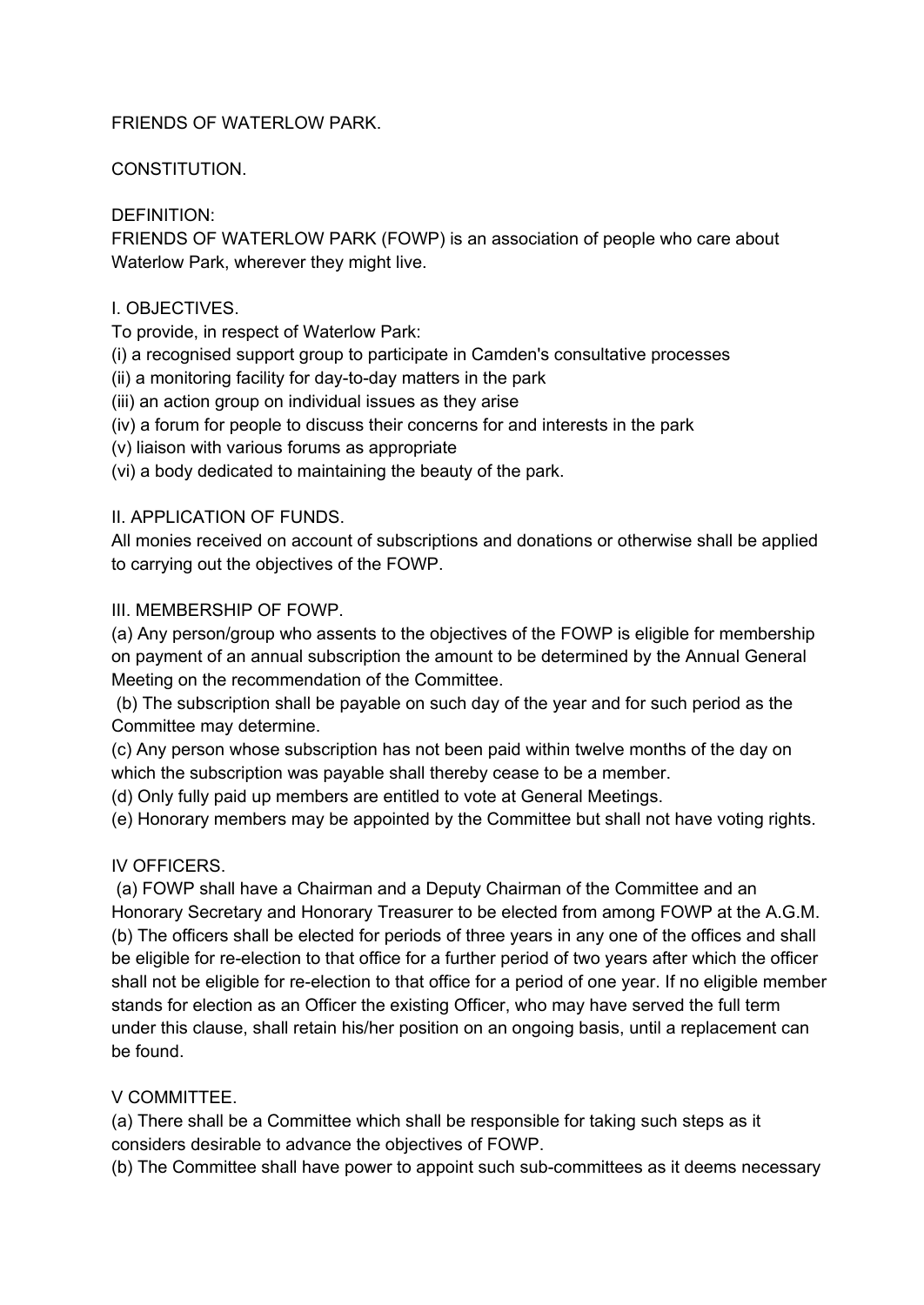and to determine the membership of and terms of reference for such sub-committees.

(c) The Committee shall meet at such times it may agree provided that it meets not less than four times in every year.

(d) The quorum for the Committee shall be fifty percent of the total number of the committee

# $-2-$

VI MEMBERSHIP OF THE COMMITTEE.

(a) The Committee shall consist of the Officers and six members to be elected from among FOWP at the A.G.M.

(b) Members of the Committee shall be elected for periods of three years and shall be eligible for re-election for a further period of two years after which the member shall not be eligible for re-election for a period of one year. If no eligible member stands for election to the Committee the existing Committee Member, who may have served the full term under this clause, shall retain his/her position on an ongoing basis, until a replacement can be found.

(c) The Committee shall have power to co-opt up to four other members of FOWP for the period up to the next A.G.M.

## VII GENERAL MEETINGS.

(a) The Annual General Meeting shall be held each year in the Spring.

(b) A General Meeting shall be held each year in the Autumn.

(c) A Special General Meeting shall be called whenever the Committee shall consider it expedient or whenever at least 20 voting members request such a meeting in writing to the Hon. Secretary.

(d) 21 days notice of any General Meeting stating the business to be transacted at that meeting shall be given to each member in writing left at or posted to his or her last known address or sent by electronic mail.

(e) A quorum at a General Meeting shall be ten percent of the total number of voting members of the FOWP.

(f) At the A.G.M.

(i) a report on the preceding year shall be submitted by the Chairman of the Committee (ii) the accounts for the preceding financial year shall be submitted by the Treasurer for approval

(iii) vacancies on the Committee shall be filled by election from among duly nominated candidates. Nominations should be submitted in advance. Members are entitled to nominate themselves.

#### VIII CHANGE OF RULES.

The Constitution may be altered by FOWP in General Meeting provided that at least 21 days notice of the proposed alterations has been given in writing to all voting members left at or posted to their last known address or sent by electronic mail. No alteration shall be made unless approved by fifty percent of the voting members present at a General Meeting.

CM. November 1997. RATIFIED AT A.G.M. 19th March 1998.